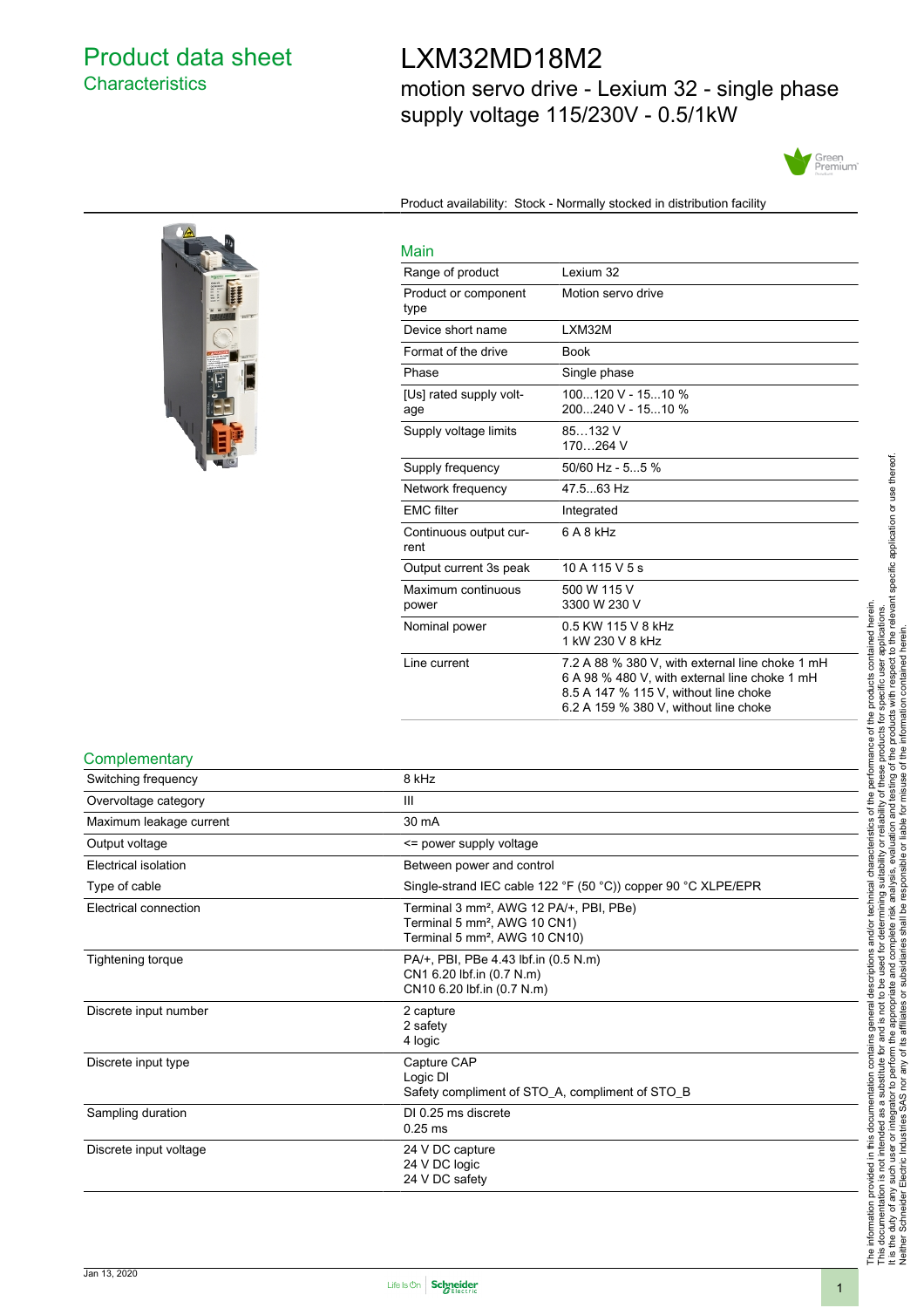| Discrete input logic    | Positive compliment of STO_A, compliment of STO_B)< 5 V > 15 V EN/IEC<br>61131-2 type 1<br>Positive DI) > 19 V < 9 V EN/IEC 61131-2 type 1<br>Positive or negative DI)< 5 V > 15 V EN/IEC 61131-2 type 1                                                                                                                                                                |
|-------------------------|-------------------------------------------------------------------------------------------------------------------------------------------------------------------------------------------------------------------------------------------------------------------------------------------------------------------------------------------------------------------------|
| Response time           | <= 5 ms compliment of STO_A, compliment of STO_B                                                                                                                                                                                                                                                                                                                        |
| Discrete output number  | 3                                                                                                                                                                                                                                                                                                                                                                       |
| Discrete output type    | Logic DO)24 V DC                                                                                                                                                                                                                                                                                                                                                        |
| Discrete output voltage | $=$ 30 V DC                                                                                                                                                                                                                                                                                                                                                             |
| Discrete output logic   | Positive or negative DO)EN/IEC 61131-2                                                                                                                                                                                                                                                                                                                                  |
| Contact bounce time     | <= 1 ms compliment of STO_A, compliment of STO_B<br>2 µs CAP<br>0.25 µs1.5 ms DI                                                                                                                                                                                                                                                                                        |
| <b>Braking current</b>  | 50 mA                                                                                                                                                                                                                                                                                                                                                                   |
| Response time on output | 250 µs DO) discrete                                                                                                                                                                                                                                                                                                                                                     |
| Control signal type     | Servo motor encoder feedback<br>Pulse train output (PTO) RS422 <500 kHz <328.08 ft (100 m)<br>Pulse/Direction (P/D), A/B, CW/CCW 5 V, 24 V link (open collector) <10 kHz<br>$<$ 3.28 ft (1 m)<br>Pulse/Direction (P/D), A/B, CW/CCW 5 V, 24 V link (push-pull) <200 kHz<br>$<$ 32.81 ft (10 m)<br>Pulse/direction (P/D), A/B, CW/CCW RS422 <1000 kHz <328.08 ft (100 m) |
| Protection type         | Against reverse polarity inputs signal<br>Against short-circuits outputs signal                                                                                                                                                                                                                                                                                         |
| Safety function         | STO (safe torque off), integrated<br>SS1 (safe stop 1), with separated eSM safety card<br>SS2 (safe stop 2), with separated eSM safety card<br>SLS (safe limited speed), with separated eSM safety card<br>SOS (safe operating stop), with separated eSM safety card                                                                                                    |
| Safety level            | SIL 3 EN/IEC 61508<br>PL = e ISO 13849-1                                                                                                                                                                                                                                                                                                                                |
| Communication interface | Modbus, integrated<br>CANopen, with separated communication card<br>CANmotion, with separated communication card<br>Ethernet/IP, with separated communication card<br>EtherCAT, with separated communication card<br>Profibus, with separated communication card<br>DeviceNet, with separated communication card<br>I/O, with separated communication card              |
| Connector type          | RJ45 (labelled CN7) Modbus                                                                                                                                                                                                                                                                                                                                              |
| Commissioning port      | 2-wire RS485 multidrop Modbus                                                                                                                                                                                                                                                                                                                                           |
| Transmission rate       | 9600, 19200, 38400 bps 131.23 ft (40 m) Modbus                                                                                                                                                                                                                                                                                                                          |
| Number of addresses     | 1247 Modbus                                                                                                                                                                                                                                                                                                                                                             |
| Status LED              | Servo drive voltage 1 LED red)                                                                                                                                                                                                                                                                                                                                          |
| Signalling function     | Display of faults 7 segments                                                                                                                                                                                                                                                                                                                                            |
| Marking                 | CE                                                                                                                                                                                                                                                                                                                                                                      |
| Operating position      | Vertical +/- 10 degree                                                                                                                                                                                                                                                                                                                                                  |
| Product compatibility   | Servo motor BMH 2.76 in (70 mm), 1<br>Servo motor BMH 2.76 in (70 mm), 3<br>Servo motor BSH 2.76 in (70 mm), 3<br>Servo motor BSH 3.94 in (100 mm), 1<br>Servo motor BMH 3.94 in (100 mm), 2<br>Servo motor BSH 3.94 in (100 mm), 2                                                                                                                                     |
| Width                   | 2.68 in (68 mm)                                                                                                                                                                                                                                                                                                                                                         |
| Height                  | 10.63 in (270 mm)                                                                                                                                                                                                                                                                                                                                                       |
| Depth                   | 9.33 in (237 mm)                                                                                                                                                                                                                                                                                                                                                        |
| Product weight          | 4.19 lb(US) (1.9 kg)                                                                                                                                                                                                                                                                                                                                                    |